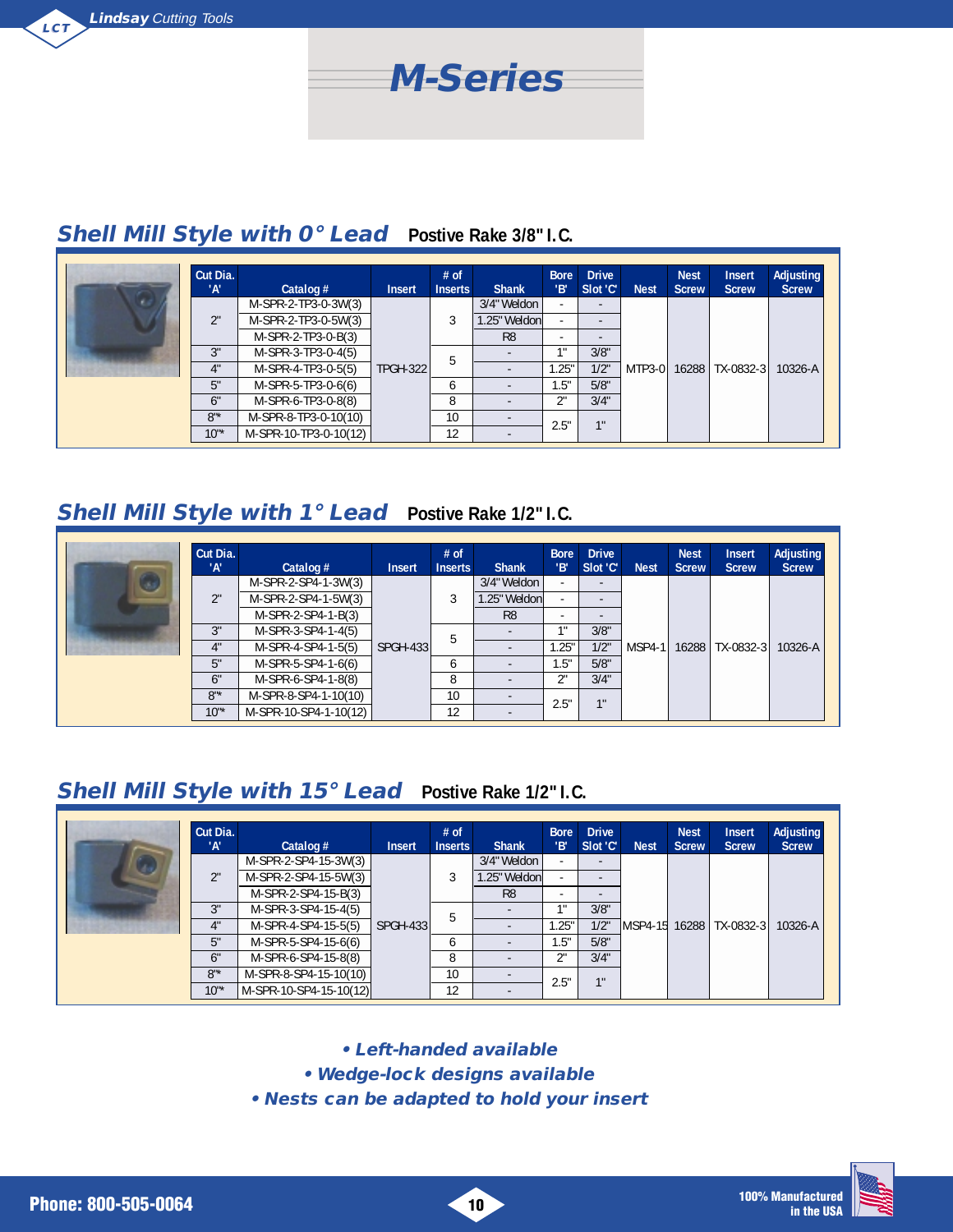

# **Shell Mill Style with 30° Lead Postive Rake 1/2" I.C.**

|   | Cut Dia.<br>'А' | Catalog $#$            | <b>Insert</b>    | $#$ of<br><b>Inserts</b> | <b>Shank</b>   | <b>Bore</b><br>'В'       | <b>Drive</b><br>Slot 'C' | <b>Nest</b>               | <b>Nest</b><br><b>Screw</b> | <b>Insert</b><br><b>Screw</b> | Adjusting<br><b>Screw</b> |  |
|---|-----------------|------------------------|------------------|--------------------------|----------------|--------------------------|--------------------------|---------------------------|-----------------------------|-------------------------------|---------------------------|--|
| a |                 | M-SPR-2-SP4-30-3W(3)   |                  |                          | 3/4" Weldon    | $\overline{\phantom{a}}$ | $\overline{a}$           |                           |                             |                               |                           |  |
|   | 2"              | M-SPR-2-SP4-30-5W(3)   |                  |                          | 1.25" Weldonl  | $\overline{\phantom{a}}$ |                          |                           |                             |                               |                           |  |
|   |                 | M-SPR-2-SP4-30-B(3)    |                  |                          | R <sub>8</sub> | $\overline{\phantom{a}}$ |                          |                           |                             |                               |                           |  |
|   | 3"              | M-SPR-3-SP4-30-4(5)    |                  |                          |                |                          |                          | 3/8"                      |                             |                               |                           |  |
|   | 4"              | M-SPR-4-SP4-30-5(5)    | <b>SPGH-4331</b> | .5                       |                | 1.25"                    | 1/2"                     | MSP4-30 16288   TX-0832-3 |                             | $10326 - A$                   |                           |  |
|   | 5"              | M-SPR-5-SP4-30-6(6)    |                  |                          | 6              | ٠                        | 1.5"                     | 5/8"                      |                             |                               |                           |  |
|   | 6"              | M-SPR-6-SP4-30-8(8)    |                  | 8                        |                | 2"                       | 3/4"                     |                           |                             |                               |                           |  |
|   | $8"$ *          | M-SPR-8-SP4-30-10(10)  |                  | 10                       |                |                          | 1"                       |                           |                             |                               |                           |  |
|   | $10^{1*}$       | M-SPR-10-SP4-30-10(12) |                  | 12                       |                | 2.5"                     |                          |                           |                             |                               |                           |  |

#### **Shell Mill Style with 45° Lead Postive Rake 1/2" I.C.**

| Cut Dia.<br>'А'              | Catalog $#$            | <b>Insert</b> | $#$ of<br><b>Inserts</b> | <b>Shank</b>   | <b>Bore</b><br>'В'       | <b>Drive</b><br>Slot 'C' | <b>Nest</b> | <b>Nest</b><br><b>Screw</b> | <b>Insert</b><br><b>Screw</b> | <b>Adjusting</b><br><b>Screw</b> |
|------------------------------|------------------------|---------------|--------------------------|----------------|--------------------------|--------------------------|-------------|-----------------------------|-------------------------------|----------------------------------|
|                              | M-SPR-2-SP4-45-3W(3)   |               |                          | 3/4" Weldon    | $\overline{\phantom{a}}$ | $\overline{\phantom{a}}$ |             |                             |                               |                                  |
| $\mathcal{D}^{\mathfrak{m}}$ | M-SPR-2-SP4-45-5W(3)   |               |                          | .25" Weldonl   | $\overline{\phantom{a}}$ |                          |             |                             |                               |                                  |
|                              | M-SPR-2-SP4-45-B(3)    |               |                          | R <sub>8</sub> | $\overline{\phantom{a}}$ | ٠.                       |             |                             |                               |                                  |
| 3"                           | M-SPR-3-SP4-45-4(5)    |               | 5                        |                | 11                       | 3/8"                     |             |                             |                               |                                  |
| 4"                           | M-SPR-4-SP4-45-5(5)    | SPGH-433      |                          |                | .25"                     | 1/2"                     |             |                             | MSP4-45 16288 TX-0832-2       | 10326-A                          |
| 5"                           | M-SPR-5-SP4-45-6(6)    |               | <sub>6</sub>             |                | 1.5"                     | 5/8"                     |             |                             |                               |                                  |
| 6"                           | M-SPR-6-SP4-45-8(8)    |               | 8                        |                | 2"                       | 3/4"                     |             |                             |                               |                                  |
| $8"$ *                       | M-SPR-8-SP4-45-10(10)  |               | 10                       |                | 2.5"                     | 1 <sup>ii</sup>          |             |                             |                               |                                  |
| $10^{1*}$                    | M-SPR-10-SP4-45-10(12) |               | 12                       |                |                          |                          |             |                             |                               |                                  |

## **Shell Mill Style with Round Inserts Postive Rake 1/2" I.C.**

| Cut Dia.<br>'А'            | Catalog $#$          | <b>Insert</b> | $#$ of<br><b>Inserts</b> | <b>Shank</b>             | <b>Bore</b><br>'В'       | <b>Drive</b><br>Slot 'C' | <b>Nest</b> | <b>Nest</b><br><b>Screw</b> | <b>Insert</b><br><b>Screw</b> | Adjusting<br><b>Screw</b> |
|----------------------------|----------------------|---------------|--------------------------|--------------------------|--------------------------|--------------------------|-------------|-----------------------------|-------------------------------|---------------------------|
|                            | M-SPR-2-RP4-0-3W(3)  |               |                          | 3/4" Weldon              | $\overline{\phantom{a}}$ | $\overline{\phantom{a}}$ |             |                             |                               |                           |
| $\mathcal{D}^{\mathbf{H}}$ | M-SPR-2-RP4-0-5W(3)  |               |                          | .25" Weldon              | $\overline{\phantom{a}}$ | $\overline{a}$           |             |                             |                               |                           |
|                            | M-SPR-2-RP4-0-B(3)   |               |                          | R <sub>8</sub>           | $\overline{\phantom{0}}$ | $\overline{\phantom{a}}$ |             |                             |                               |                           |
| 3"                         | M-SPR-3-RP4-0-4(5)   |               | 5                        |                          | 4.8                      | 3/8"                     |             |                             |                               |                           |
| 4"                         | M-SPR-2-RP4-0-5(5)   | RD-8C         |                          | $\overline{\phantom{0}}$ | .25"                     | 1/2"                     | MRD8        | 16288                       | TX-0832-4                     | 10326-A                   |
| 5"                         | M-SPR-2-RP4-0-6(6)   |               | <sub>6</sub>             | $\overline{\phantom{0}}$ | 1.5"                     | 5/8"                     |             |                             |                               |                           |
| 6"                         | M-SPR-2-RP4-0-8(8)   |               | 8                        |                          | 2"                       | 3/4"                     |             |                             |                               |                           |
| $8"$ *                     | M-SPR-2-RP4-0-10(10) |               | 10                       |                          |                          | 1"                       |             |                             |                               |                           |
| $10^{4*}$                  | M-SPR-2-RP4-0-10(12) |               | 12                       |                          | 2.5"                     |                          |             |                             |                               |                           |

**\*Cutters are 2 3/8" thick and supplied with 4.00" bolt circle**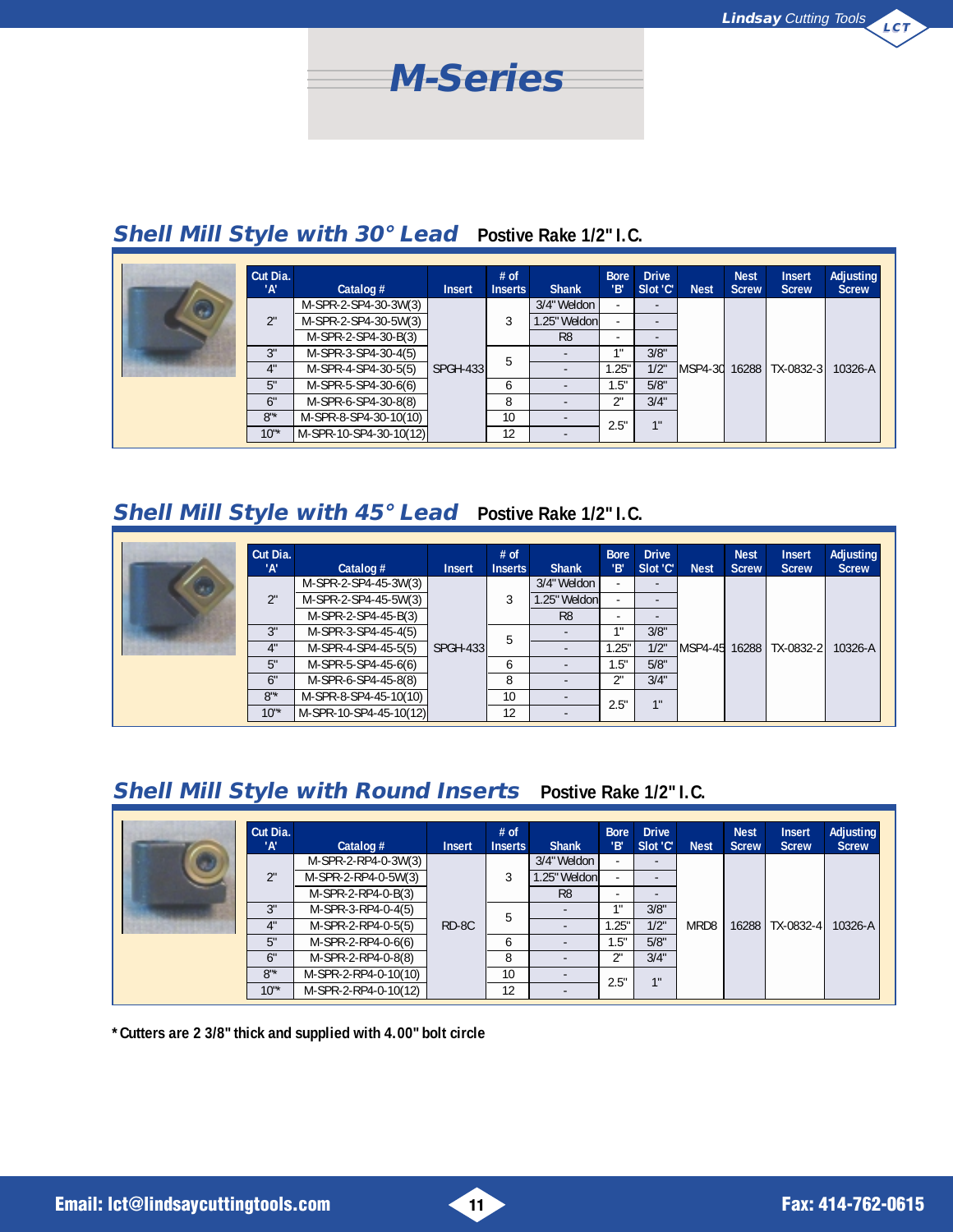

### **Shell Mill Style with 0° Lead Negative Rake 3/8" I.C.**

| Cut Dia.<br>'A' | Catalog $#$           | <b>Insert</b>   | $#$ of<br><b>Inserts</b> | <b>Shank</b>   | <b>Bore</b><br>'В'       | <b>Drive</b><br>Slot 'C' | <b>Nest</b>  | <b>Nest</b><br><b>Screw</b> | <b>Insert</b><br><b>Screw</b> | <b>Adjusting</b><br><b>Screw</b> |
|-----------------|-----------------------|-----------------|--------------------------|----------------|--------------------------|--------------------------|--------------|-----------------------------|-------------------------------|----------------------------------|
|                 | M-SNR-2-TN3-0-3W(3)   |                 |                          | 3/4" Weldon    | $\sim$                   | $\overline{\phantom{a}}$ |              |                             |                               |                                  |
| 2"              | M-SNR-2-TN3-0-5W(3)   |                 |                          | .25" Weldonl   | $\overline{\phantom{a}}$ |                          |              |                             |                               |                                  |
|                 | M-SNR-2-TN3-0-B(3)    |                 |                          | R <sub>8</sub> | $\overline{a}$           |                          |              |                             |                               |                                  |
| 3"              | M-SNR-3-TN3-0-4(5)    |                 | 5                        |                | -1.8                     | 3/8"                     |              |                             |                               |                                  |
| 4"              | M-SNR-4-TN3-0-5(5)    | <b>TNMA-322</b> |                          |                | .25"                     | 1/2"                     | MTN3-0 16288 |                             | DIS-4-10                      | 10326-A                          |
| 5"              | M-SNR-5-TN3-0-6(6)    |                 | <sub>b</sub>             |                | 1.5"                     | 5/8"                     |              |                             |                               |                                  |
| 6"              | M-SNR-6-TN3-0-8(8)    |                 | 8                        |                | 2"                       | 3/4"                     |              |                             |                               |                                  |
| $8"$ *          | M-SNR-8-TN3-0-10(10)  |                 | 10                       |                | 2.5"                     | 11                       |              |                             |                               |                                  |
| $10^{1*}$       | M-SNR-10-TN3-0-10(12) |                 | 12                       |                |                          |                          |              |                             |                               |                                  |

# **Shell Mill Style with 0° Lead Negative Rake 1/2" I.C.**

|           | Cut Dia.<br>'A' | Catalog $#$           | <b>Insert</b> | $#$ of<br><b>Inserts</b> | <b>Shank</b>   | <b>Bore</b><br>'B'       | <b>Drive</b><br>Slot 'C' | <b>Nest</b>  | <b>Nest</b><br><b>Screw</b> | <b>Insert</b><br><b>Screw</b> | <b>Adjusting</b><br><b>Screw</b> |
|-----------|-----------------|-----------------------|---------------|--------------------------|----------------|--------------------------|--------------------------|--------------|-----------------------------|-------------------------------|----------------------------------|
| $\bullet$ |                 | M-SNR-2-CN4-0-3W(3)   |               |                          | 3/4" Weldon    | $\overline{\phantom{a}}$ | $\overline{\phantom{a}}$ |              |                             |                               |                                  |
|           | 2"              | M-SNR-2-CN4-0-5W(3)   |               |                          | .25" Weldonl   | $\overline{\phantom{a}}$ |                          |              |                             |                               |                                  |
|           |                 | M-SNR-2-CN4-0-B(3)    |               |                          | R <sub>8</sub> | ٠                        |                          |              |                             |                               |                                  |
|           | ?"              | M-SNR-3-CN4-0-4(5)    |               | 5                        |                | 4.8                      | 3/8"                     |              |                             |                               |                                  |
|           | 4"              | M-SNR-4-CN4-0-5(5)    | CNMG-432      |                          |                | 1.25"                    | 1/2"                     | MCN4-0 16288 |                             | DIS-4-10                      | $10326 - A$                      |
|           | 5"              | M-SNR-5-CN4-0-6(6)    |               | <sub>6</sub>             |                | .5"                      | 5/8"                     |              |                             |                               |                                  |
|           | 6"              | M-SNR-6-CN4-0-8(8)    |               | 8                        |                | ገ"                       | 3/4"                     |              |                             |                               |                                  |
|           | $8"$ *          | M-SNR-8-CN4-0-10(10)  |               | 10 <sup>°</sup>          |                | 2.5"                     | 11                       |              |                             |                               |                                  |
|           | $10"$ *         | M-SNR-10-CN4-0-10(12) |               | 12                       | ۰              |                          |                          |              |                             |                               |                                  |

## **Shell Mill Style with 5° Lead Negative Rake 1/2" I.C.**

| Cut Dia.<br>''A' | Catalog $#$           | <b>Insert</b>   | $#$ of<br><b>Inserts</b> | <b>Shank</b>   | <b>Bore</b><br>'В'       | <b>Drive</b><br>Slot 'C' | <b>Nest</b>  | <b>Nest</b><br><b>Screw</b> | <b>Insert</b><br><b>Screw</b> | <b>Adjusting</b><br><b>Screw</b> |
|------------------|-----------------------|-----------------|--------------------------|----------------|--------------------------|--------------------------|--------------|-----------------------------|-------------------------------|----------------------------------|
|                  | M-SNR-2-SN4-5-3W(3)   |                 |                          | 3/4" Weldon    |                          | $\overline{\phantom{a}}$ |              |                             |                               |                                  |
| 2"               | M-SNR-2-SN4-5-5W(3)   |                 |                          | 1.25" Weldonl  | ۰                        |                          |              |                             |                               |                                  |
|                  | M-SNR-2-SN4-5-B(3)    |                 |                          | R <sub>8</sub> | $\overline{\phantom{0}}$ |                          |              |                             |                               |                                  |
| 3"               | M-SNR-3-SN4-5-4(5)    |                 |                          |                | 11                       | 3/8"                     |              |                             |                               |                                  |
| 4"               | M-SNR-4-SN4-5-5(5)    | <b>SNMG-432</b> | 5                        |                | .25"                     | 1/2"                     | MSN4-5 16288 |                             | DIS-4-10                      | 10326-A                          |
| 5"               | M-SNR-5-SN4-5-6(6)    |                 | <sub>6</sub>             |                | 1.5"                     | 5/8"                     |              |                             |                               |                                  |
| 6"               | M-SNR-6-SN4-5-8(8)    |                 | 8                        |                | 2"                       | 3/4"                     |              |                             |                               |                                  |
| $8"$ *           | M-SNR-8-SN4-5-10(10)  |                 | 10                       |                | 2.5"                     | 11                       |              |                             |                               |                                  |
| $10^{1*}$        | M-SNR-10-SN4-5-10(12) |                 | 12                       |                |                          |                          |              |                             |                               |                                  |

# **Shell Mill Style with 15° Lead Negative Rake 1/2" I.C.**

| Cut Dia.<br>'А' | Catalog $#$            | <b>Insert</b> | $#$ of<br><b>Inserts</b> | <b>Shank</b>   | <b>Bore</b><br>'В'       | <b>Drive</b><br>Slot 'C' | <b>Nest</b>   | <b>Nest</b><br><b>Screw</b> | <b>Insert</b><br><b>Screw</b> | Adjusting<br><b>Screw</b> |  |
|-----------------|------------------------|---------------|--------------------------|----------------|--------------------------|--------------------------|---------------|-----------------------------|-------------------------------|---------------------------|--|
|                 | M-SNR-2-CN4-15-3W(3)   |               |                          | 3/4" Weldon    | $\overline{\phantom{0}}$ |                          |               |                             |                               |                           |  |
| 2"              | M-SNR-2-CN4-15-5W(3)   |               |                          | l.25" Weldonl  | $\overline{\phantom{a}}$ |                          |               |                             |                               |                           |  |
|                 | M-SNR-2-CN4-15-B(3)    |               |                          |                | R <sub>8</sub>           | $\overline{\phantom{0}}$ |               |                             |                               |                           |  |
| 3"              | M-SNR-3-CN4-15-4(5)    | $CMMG-432$    |                          |                |                          | -1.8                     | 3/8"          |                             |                               |                           |  |
| 4"              | M-SNR-4-CN4-15-5(5)    |               | 5                        |                | .25"                     | 1/2"                     | MCN4-15 16288 |                             | DIS-4-10                      | $10326 - A$               |  |
| 5"              | M-SNR-5-CN4-15-6(6)    |               | 6                        |                | .5"                      | 5/8"                     |               |                             |                               |                           |  |
| 6"              | M-SNR-6-CN4-15-8(8)    |               | 8                        | $\overline{a}$ | 2"                       | 3/4"                     |               |                             |                               |                           |  |
| $8*$            | M-SNR-8-CN4-15-10(10)  |               | 10                       | $\overline{a}$ | 2.5"                     | 11                       |               |                             |                               |                           |  |
| $10*$           | M-SNR-10-CN4-15-10(12) |               | 12                       |                |                          |                          |               |                             |                               |                           |  |

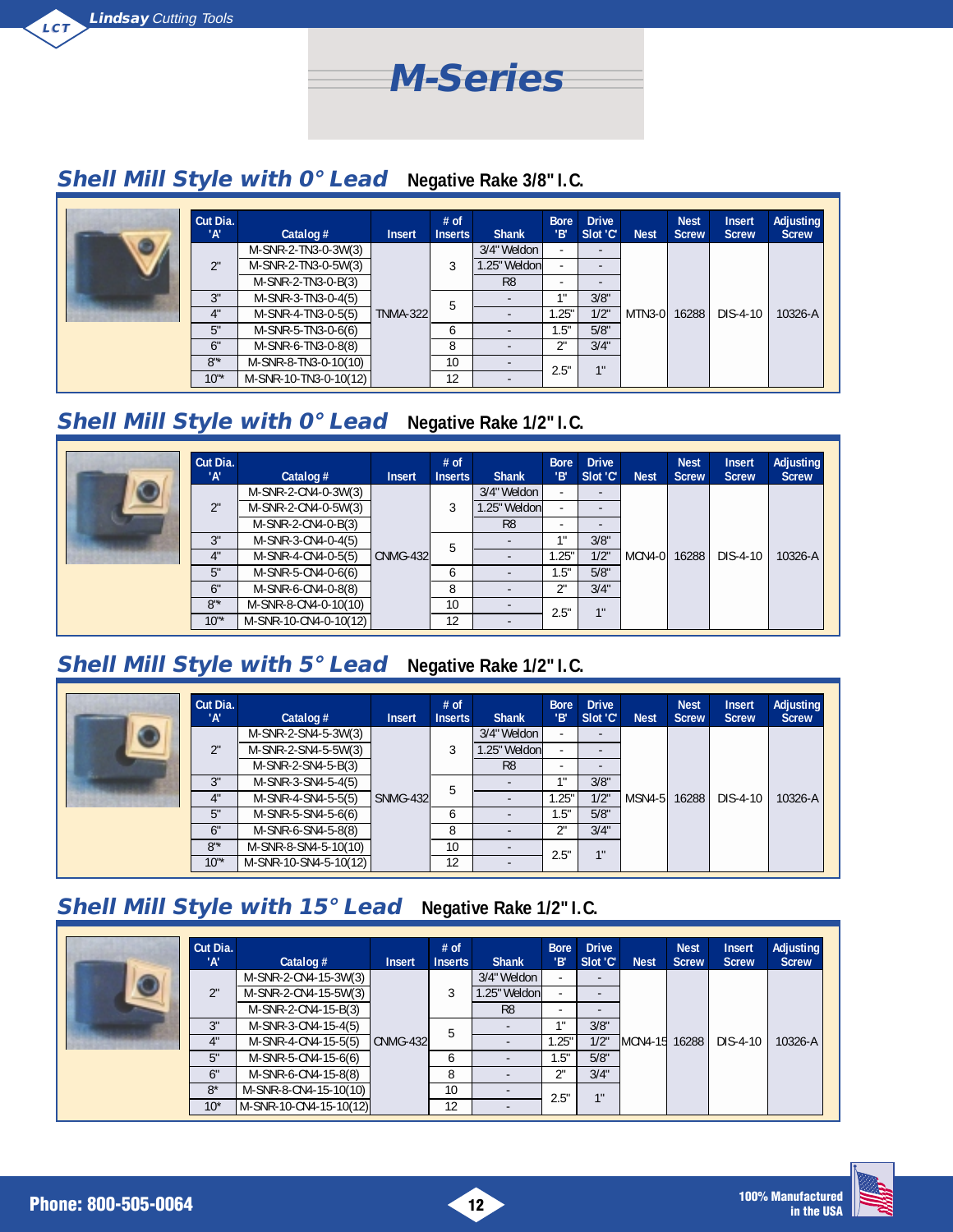

#### **Shell Mill Style with 30° Lead Negative Rake 1/2" I.C.**

| Cut Dia.<br>'А' | Catalog #              | <b>Insert</b> | $#$ of<br><b>Inserts</b> | <b>Shank</b>   | <b>Bore</b><br>'В' | <b>Drive</b><br>Slot 'C' | <b>Nest</b>   | <b>Nest</b><br><b>Screw</b> | <b>Insert</b><br><b>Screw</b> | Adjusting<br><b>Screw</b> |  |
|-----------------|------------------------|---------------|--------------------------|----------------|--------------------|--------------------------|---------------|-----------------------------|-------------------------------|---------------------------|--|
|                 | M-SNR-2-SN4-30-3W(3)   |               |                          | 3/4" Weldon    |                    | $\overline{a}$           |               |                             |                               |                           |  |
| 2"              | M-SNR-2-SN4-30-5W(3)   |               |                          | 1.25" Weldonl  |                    | $\overline{a}$           |               |                             |                               |                           |  |
|                 | M-SNR-2-SN4-30-B(3)    |               |                          | R <sub>8</sub> | ٠                  | $\overline{a}$           |               |                             |                               |                           |  |
| 3"              | M-SNR-3-SN4-30-4(5)    | SNMG-432      |                          | 5              |                    | 4H                       | 3/8"          |                             |                               |                           |  |
| 4"              | M-SNR-4-SN4-30-5(5)    |               |                          |                | 1.25"              | $1/2$ "                  | MSN4-30 16288 |                             | DIS-4-10                      | 10326-A                   |  |
| 5"              | M-SNR-5-SN4-30-6(6)    |               | 6                        | ٠              | 1.5"               | 5/8"                     |               |                             |                               |                           |  |
| 6"              | M-SNR-6-SN4-30-8(8)    |               | 8                        |                | 2"                 | 3/4"                     |               |                             |                               |                           |  |
| $8"$ *          | M-SNR-8-SN4-30-10(10)  |               | 10                       |                | 2.5"               | 1"                       |               |                             |                               |                           |  |
| $10^{1*}$       | M-SNR-10-SN4-30-10(12) |               | 12                       |                |                    |                          |               |                             |                               |                           |  |

## **Shell Mill Style with 45° Lead Negative Rake 1/2" I.C.**

| Cut Dia.<br>'А' | Catalog $#$            | <b>Insert</b>   | $#$ of<br><b>Inserts</b> | <b>Shank</b>   | <b>Bore</b><br>'В'       | <b>Drive</b><br>Slot 'C' | <b>Nest</b>   | <b>Nest</b><br><b>Screw</b> | <b>Insert</b><br><b>Screw</b> | <b>Adjusting</b><br><b>Screw</b> |
|-----------------|------------------------|-----------------|--------------------------|----------------|--------------------------|--------------------------|---------------|-----------------------------|-------------------------------|----------------------------------|
|                 | M-SNR-2-SN4-45-3W(3)   |                 |                          | 3/4" Weldon    | $\overline{\phantom{a}}$ |                          |               |                             |                               |                                  |
| 2"              | M-SNR-2-SN4-45-5W(3)   |                 |                          | 1.25" Weldonl  | $\overline{\phantom{a}}$ | $\overline{\phantom{a}}$ |               |                             |                               |                                  |
|                 | M-SNR-2-SN4-45-B(3)    |                 |                          | R <sub>8</sub> | $\overline{\phantom{a}}$ | $\overline{\phantom{a}}$ |               |                             |                               |                                  |
| 3"              | M-SNR-3-SN4-45-4(5)    |                 |                          |                | -111                     | 3/8"                     |               |                             |                               |                                  |
| 4"              | M-SNR-4-SN4-45-5(5)    | <b>SNMG-432</b> | 5                        |                | .25"                     | 1/2"                     | MSN4-45 16288 |                             | DIS-4-10                      | 10326-A                          |
| 5"              | M-SNR-5-SN4-45-6(6)    |                 | 6                        |                | .5"                      | 5/8"                     |               |                             |                               |                                  |
| 6"              | M-SNR-6-SN4-45-8(8)    |                 | 8                        |                | 2"                       | 3/4"                     |               |                             |                               |                                  |
| $8"$ *          | M-SNR-8-SN4-45-10(10)  |                 | 10                       |                | 2.5"                     | 1"                       |               |                             |                               |                                  |
| $10^{1*}$       | M-SNR-10-SN4-45-10(12) |                 | 12                       |                |                          |                          |               |                             |                               |                                  |

## **Shell Mill Style with Round Inserts Negative Rake 1/2" I.C.**

| Cut Dia.<br>'А' | Catalog $#$           | <b>Insert</b> | $#$ of<br><b>Inserts</b> | <b>Shank</b>   | <b>Bore</b><br>'В'       | <b>Drive</b><br>Slot 'C' | <b>Nest</b> | <b>Nest</b><br><b>Screw</b> | <b>Insert</b><br><b>Screw</b> | <b>Adjusting</b><br><b>Screw</b> |
|-----------------|-----------------------|---------------|--------------------------|----------------|--------------------------|--------------------------|-------------|-----------------------------|-------------------------------|----------------------------------|
|                 | $M-SNR-2-RN4-0-W(3)$  |               | 3<br>5                   | 3/4" Weldon    | $\overline{\phantom{a}}$ | $\overline{a}$           |             |                             | DIS-4-10                      |                                  |
| 2"              | M-SNR-2-RN4-0-5W(3)   | RNMG-432      |                          | 1.25" Weldonl  | $\overline{\phantom{a}}$ | $\overline{a}$           | MRN4        | 16288                       |                               | 10326-A                          |
|                 | $M-SNR-2-RN4-0-B(3)$  |               |                          | R <sub>8</sub> | $\overline{\phantom{0}}$ |                          |             |                             |                               |                                  |
| 3"              | M-SNR-3-RN4-0-4(5)    |               |                          |                | 1 !!                     | 3/8"                     |             |                             |                               |                                  |
| 4"              | M-SNR-4-RN4-0-5(5)    |               |                          |                | .25"                     | 1/2"                     |             |                             |                               |                                  |
| 5"              | M-SNR-5-RN4-0-6(6)    |               | <sub>6</sub>             |                | 1.5"                     | 5/8"                     |             |                             |                               |                                  |
| 6"              | M-SNR-6-RN4-0-8(8)    |               | 8                        |                | 2"                       | 3/4"                     |             |                             |                               |                                  |
| $8"$ *          | M-SNR-8-RN4-0-10(10)  |               | 10 <sup>1</sup>          |                | 2.5"                     | 11                       |             |                             |                               |                                  |
| $10"$ *         | M-SNR-10-RN4-0-10(12) |               | 12                       |                |                          |                          |             |                             |                               |                                  |

**\*Cutters are 2 3/8" thick and supplied with 4.00" bolt circle**

**• Left-handed available**

**• Wedge-lock designs available**

**• Nests can be adapted to hold your insert**

**Email: lct@lindsaycuttingtools.com 13 Fax: 414-762-0615**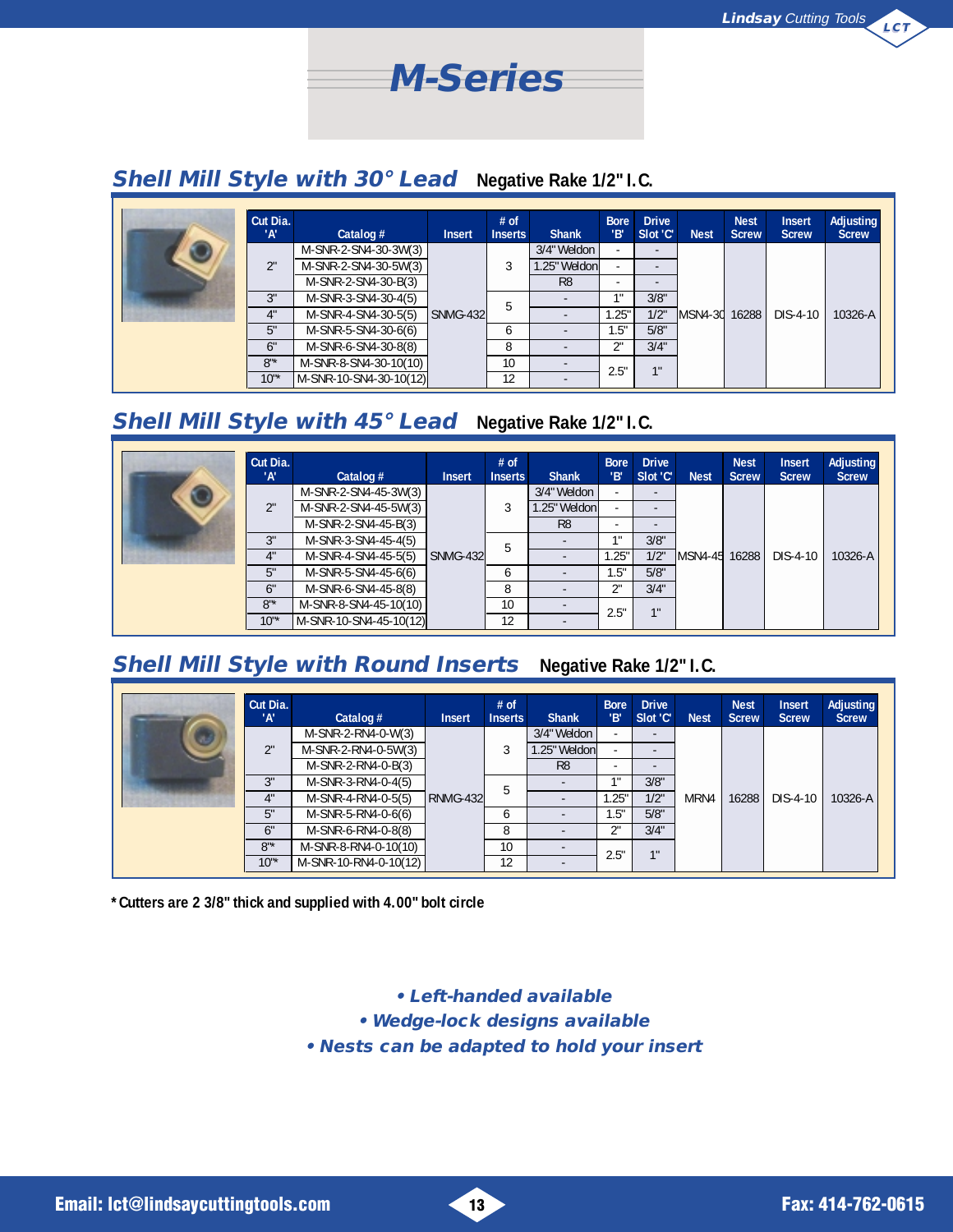

# **Shell Mill Style with 0° Lead Hi-Postive Rake 3/8" I.C.**

|  | Cut Dia.<br>'А' | Catalog $#$            | <b>Insert</b>     | $#$ of<br><b>Inserts</b> | <b>Shank</b>   | <b>Bore</b><br>'B' | <b>Drive</b><br>Slot 'C' | <b>Nest</b> | <b>Nest</b><br><b>Screw</b> | <b>Insert</b><br><b>Screw</b> | <b>Adjusting</b><br><b>Screw</b> |
|--|-----------------|------------------------|-------------------|--------------------------|----------------|--------------------|--------------------------|-------------|-----------------------------|-------------------------------|----------------------------------|
|  |                 | M-SPR-2-AP16-0-3W(3)   |                   |                          | 3/4" Weldon    | ٠                  |                          |             |                             | MAP3-0 16288 TX-0832-3        |                                  |
|  | 2"              | M-SPR-2-AP16-0-5W(3)   |                   |                          | 1.25" Weldonl  | ٠                  |                          |             |                             |                               | 10326-A                          |
|  |                 | M-SPR-2-AP16-0-B(3)    |                   |                          | R <sub>8</sub> |                    |                          |             |                             |                               |                                  |
|  | 3"              | M-SPR-3-AP16-0-4(5)    |                   | 5                        |                | 48                 | 3/8"                     |             |                             |                               |                                  |
|  | 4"              | M-SPR-4-AP16-0-5(5)    | APKT-<br>1604PDSR |                          |                | .25"               | 1/2"                     |             |                             |                               |                                  |
|  | 5"              | M-SPR-5-AP16-0-6(6)    |                   | <sub>6</sub>             |                | 1.5"               | 5/8"                     |             |                             |                               |                                  |
|  | 6"              | M-SPR-6-AP16-0-8(8)    |                   | 8                        |                | ገ                  | 3/4"                     |             |                             |                               |                                  |
|  | $8"$ *          | M-SPR-8-AP16-0-10(10)  |                   | 10                       |                | 2.5"               | 1 <sup>1</sup>           |             |                             |                               |                                  |
|  | $10^{1*}$       | M-SPR-10-AP16-0-10(12) |                   | 12                       |                |                    |                          |             |                             |                               |                                  |

# **Shell Mill Style with 1° Lead Hi-Postive Rake 1/2" I.C.**

| Cut Dia.<br>'А' | Catalog $#$           | <b>Insert</b>   | $#$ of<br><b>Inserts</b> | <b>Shank</b>   | <b>Bore</b><br>'В'       | <b>Drive</b><br>Slot 'C' | <b>Nest</b> | <b>Nest</b><br><b>Screw</b> | <b>Insert</b><br><b>Screw</b> | Adjusting<br><b>Screw</b> |
|-----------------|-----------------------|-----------------|--------------------------|----------------|--------------------------|--------------------------|-------------|-----------------------------|-------------------------------|---------------------------|
|                 | M-SPR-2-SE4-1-3W(3)   |                 |                          | 3/4" Weldon    | $\overline{\phantom{a}}$ | $\overline{\phantom{0}}$ |             |                             | MSE4-1   16288   TX-0832-3    |                           |
| 2"              | M-SPR-2-SE4-1-5W(3)   |                 | 5                        | 1.25" Weldonl  | $\overline{\phantom{a}}$ | $\overline{\phantom{a}}$ |             |                             |                               |                           |
|                 | $M-SPR-2-SE4-1-B(3)$  |                 |                          | R <sub>8</sub> | $\overline{\phantom{a}}$ | $\overline{\phantom{a}}$ |             |                             |                               |                           |
| 3"              | M-SPR-3-SE4-1-4(5)    |                 |                          |                | 1 .                      | 3/8"                     |             |                             |                               |                           |
| 4"              | M-SPR-4-SE4-1-5(5)    | <b>SEGH-433</b> |                          |                | .25"                     | 1/2"                     |             |                             |                               | 10326-A                   |
| 5"              | M-SPR-5-SE4-1-6(6)    |                 | <sub>6</sub>             |                | 1.5"                     | 5/8"                     |             |                             |                               |                           |
| 6"              | M-SPR-6-SE4-1-8(8)    |                 | 8                        |                | 2"                       | 3/4"                     |             |                             |                               |                           |
| $8"$ *          | M-SPR-8-SE4-1-10(10)  |                 | 10                       |                | 2.5"                     | 11                       |             |                             |                               |                           |
| $10^{1*}$       | M-SPR-10-SE4-1-10(12) |                 | 12                       |                |                          |                          |             |                             |                               |                           |

# **Shell Mill Style with 15° Lead Hi-Postive Rake 1/2" I.C.**

|  | Cut Dia.<br>'А' | Catalog $#$            | <b>Insert</b>   | $#$ of<br><b>Inserts</b> | <b>Shank</b>             | <b>Bore</b><br>'В'       | <b>Drive</b><br>Slot 'C' | <b>Nest</b> | <b>Nest</b><br><b>Screw</b> | <b>Insert</b><br><b>Screw</b> | Adjusting<br><b>Screw</b> |
|--|-----------------|------------------------|-----------------|--------------------------|--------------------------|--------------------------|--------------------------|-------------|-----------------------------|-------------------------------|---------------------------|
|  |                 | M-SPR-2-SE4-15-3W(3)   |                 | 5                        | 3/4" Weldon              | $\overline{\phantom{a}}$ | $\overline{\phantom{0}}$ |             |                             | MSE4-15 16288 TX-0832-3       |                           |
|  | 2"              | M-SPR-2-SE4-15-5W(3)   |                 |                          | .25" Weldon              | $\sim$                   |                          |             |                             |                               |                           |
|  |                 | M-SPR-2-SE4-15-B(3)    |                 |                          | R <sub>8</sub>           | $\overline{\phantom{0}}$ | -                        |             |                             |                               | 10326-A                   |
|  | 3"              | M-SPR-3-SE4-15-4(5)    |                 |                          |                          | 48                       | 3/8"                     |             |                             |                               |                           |
|  | 4"              | M-SPR-4-SE4-15-5(5)    | <b>SEGH-433</b> |                          |                          | 1.25"                    | 1/2"                     |             |                             |                               |                           |
|  | 5"              | M-SPR-5-SE4-15-6(6)    |                 | 6                        |                          | 1.5"                     | 5/8"                     |             |                             |                               |                           |
|  | 6"              | M-SPR-6-SE4-15-8(8)    |                 | 8                        |                          | ገ"                       | 3/4"                     |             |                             |                               |                           |
|  | $8"$ *          | M-SPR-8-SE4-15-10(10)  |                 | 10                       | $\overline{\phantom{a}}$ | 2.5"                     | 1"                       |             |                             |                               |                           |
|  | $10^{4*}$       | M-SPR-10-SE4-15-10(12) |                 | 12                       |                          |                          |                          |             |                             |                               |                           |

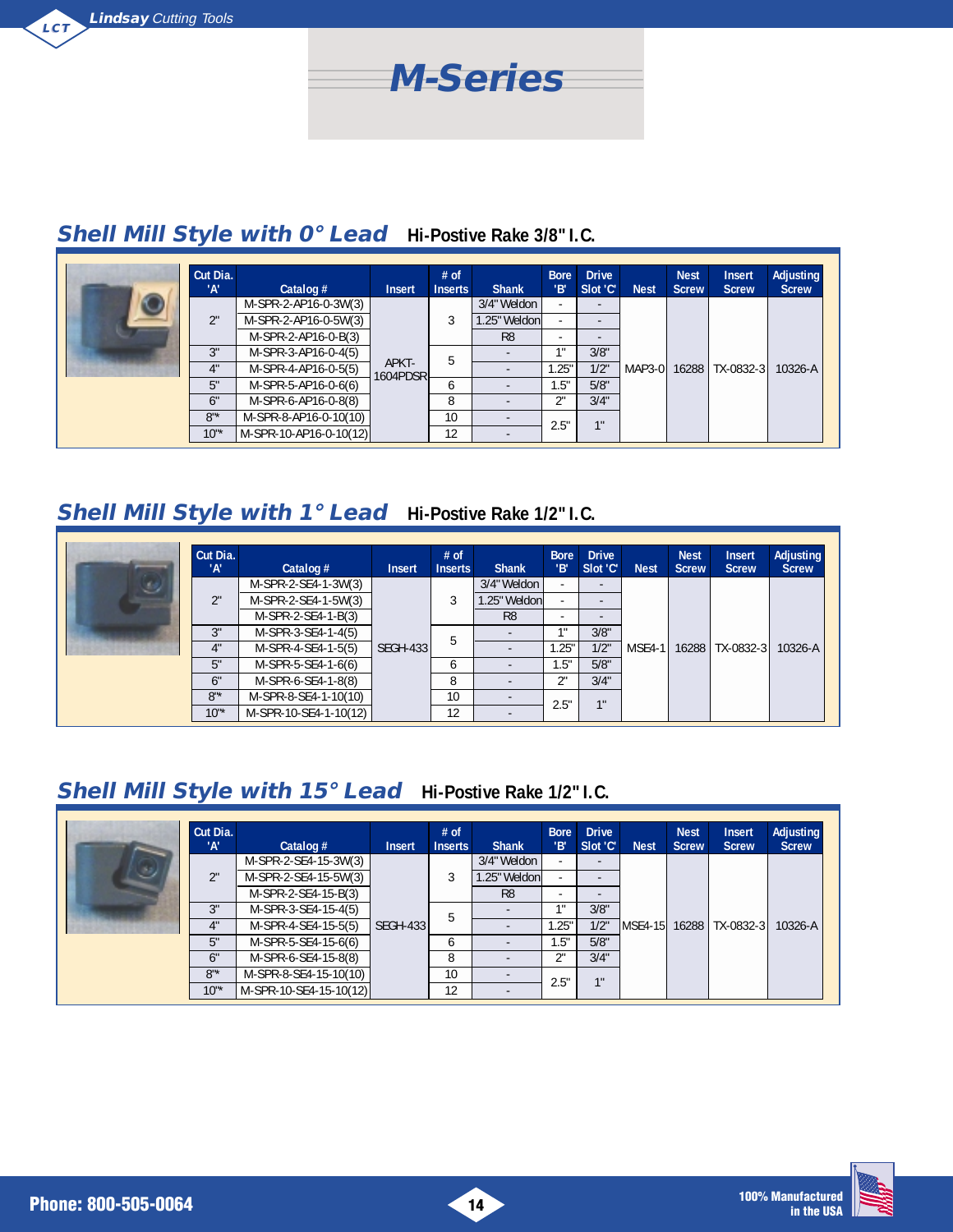

# **Shell Mill Style with 30° Lead Hi-Postive Rake 1/2" I.C.**

|  | Cut Dia.<br>'А' | Catalog $#$            | <b>Insert</b>   | $#$ of<br><b>Inserts</b> | <b>Shank</b>   | <b>Bore</b><br>'В'       | <b>Drive</b><br>Slot 'C' | <b>Nest</b> | <b>Nest</b><br><b>Screw</b> | <b>Insert</b><br><b>Screw</b> | Adjusting<br><b>Screw</b> |
|--|-----------------|------------------------|-----------------|--------------------------|----------------|--------------------------|--------------------------|-------------|-----------------------------|-------------------------------|---------------------------|
|  |                 | M-SPR-2-SE4-30-3W(3)   |                 |                          | 3/4" Weldon    | $\overline{\phantom{a}}$ | $\overline{\phantom{0}}$ |             |                             | IMSE4-30 16288 TX-0832-3      |                           |
|  | 2"              | M-SPR-2-SE4-30-5W(3)   | <b>SEGH-433</b> |                          | .25" Weldonl   | $\overline{\phantom{a}}$ |                          |             |                             |                               |                           |
|  |                 | M-SPR-2-SE4-30-B(3)    |                 |                          | R <sub>8</sub> | $\overline{\phantom{a}}$ |                          |             |                             |                               |                           |
|  | 3"              | M-SPR-3-SE4-30-4(5)    |                 | 5                        |                | -11                      | 3/8"                     |             |                             |                               |                           |
|  | 4"              | M-SPR-4-SE4-30-5(5)    |                 |                          |                | .25"                     | 1/2"                     |             |                             |                               | 10326-A                   |
|  | 5"              | M-SPR-5-SE4-30-6(6)    |                 | <sub>6</sub>             |                | .5"                      | 5/8"                     |             |                             |                               |                           |
|  | 6"              | M-SPR-6-SE4-30-8(8)    |                 | 8                        |                | 2"                       | 3/4"                     |             |                             |                               |                           |
|  | $8*$            | M-SPR-8-SE4-30-10(10)  |                 | 10                       |                | 2.5"                     | 1 <sup>1</sup>           |             |                             |                               |                           |
|  | $10*$           | M-SPR-10-SE4-30-10(12) |                 | 12                       |                |                          |                          |             |                             |                               |                           |

#### **Shell Mill Style with 45° Lead Hi-Postive Rake 1/2" I.C.**

| Cut Dia.<br>'Α' | Catalog $#$            | <b>Insert</b>   | $#$ of<br><b>Inserts</b> | <b>Shank</b>             | <b>Bore</b><br>'В'       | <b>Drive</b><br>Slot 'C' | <b>Nest</b> | <b>Nest</b><br><b>Screw</b> | <b>Insert</b><br><b>Screw</b> | Adjusting<br><b>Screw</b> |
|-----------------|------------------------|-----------------|--------------------------|--------------------------|--------------------------|--------------------------|-------------|-----------------------------|-------------------------------|---------------------------|
|                 | M-SPR-2-SE4-45-3W(3)   |                 | 5                        | 3/4" Weldon              | $\overline{\phantom{a}}$ | $\overline{\phantom{a}}$ |             |                             | IMSE4-45   16288   TX-0832-3  |                           |
| 2"              | M-SPR-2-SE4-45-5W(3)   |                 |                          | .25" Weldonl             | $\overline{\phantom{a}}$ |                          |             |                             |                               |                           |
|                 | M-SPR-2-SE4-45-B(3)    |                 |                          | R <sub>8</sub>           | $\overline{\phantom{a}}$ | $\overline{\phantom{a}}$ |             |                             |                               |                           |
| 3"              | M-SPR-3-SE4-45-4(5)    |                 |                          |                          | -11                      | 3/8"                     |             |                             |                               | 10326-A                   |
|                 | M-SPR-4-SE4-45-5(5)    | <b>SEGH-433</b> |                          |                          | .25"                     | 1/2"                     |             |                             |                               |                           |
| 5"              | M-SPR-5-SE4-45-6(6)    |                 | O                        |                          | 1.5"                     | 5/8"                     |             |                             |                               |                           |
| 6"              | M-SPR-6-SE4-45-8(8)    |                 | 8                        | $\overline{\phantom{0}}$ | 2"                       | 3/4"                     |             |                             |                               |                           |
| $8"$ *          | M-SPR-8-SE4-45-10(10)  |                 | 10                       | $\overline{\phantom{0}}$ |                          | 1 <sup>ii</sup>          |             |                             |                               |                           |
| $10^{1*}$       | M-SPR-10-SE4-45-10(12) |                 | 12                       |                          | 2.5"                     |                          |             |                             |                               |                           |

**\*Cutters are 2 3/8" thick and supplied with 4.00" bolt circle**

**• Left-handed available**

**• Wedge-lock designs available**

**• Nests can be adapted to hold your insert**